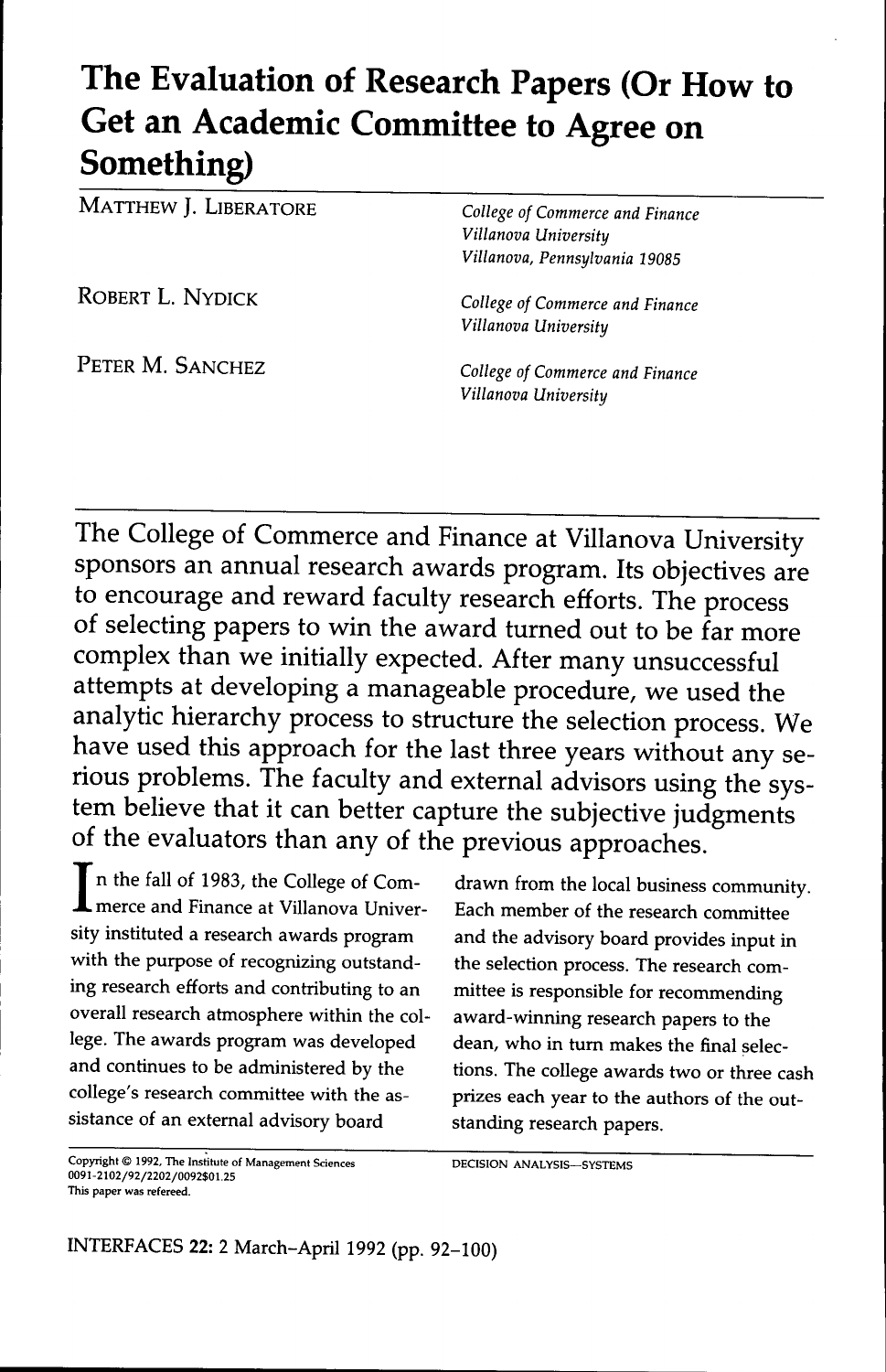Since the research committee has many other duties, it wishes to carry out the process as efficiently as possible. The members believe that, although the awards program is important, it should not consume an inordinate amount of the committee's time. In spite of previous efforts to implement this objective, however, unforeseen circumstances (and academics' innate desire for protracted discussion) made the process very complex.

Shortly after the program began, several problems became apparent. First, evaluating a broad variety of research papers ranging from the theoretical to the empirical and encompassing the full spectrum of business disciplines proved to be quite formidable. Various attempts at producing evaluation instruments were unsuccessful. Over a four-year period, the number of evaluative criteria contained in the instrument ranged between five and 15. Each year, the committee modified the instrument to some extent with mixed results. The final rankings of the papers were often so nebulous that the committee decided on awards through a long process of qualitative reasoning and discussion. The members usually felt they had taken far more time than necessary. Although the committee was confident that it chose the appropriate papers to win awards each year, it also believed that it could develop more efficient ways of accomplishing the task.

To develop an efficient method, the committee needed to determine a set of generic criteria applicable to many types of research papers. Whatever evaluative criteria it used, it also needed an accompanying weighting mechanism to refiect importance of the criteria. While the members of

the committee recognized that evaluative criteria did vary in importance, they struggled to decide on a weighting method.

The committee tried a few different scoring models; however, none were acceptable to all of the members. To maintain a sense of collegiality, they desperately needed a new system. The chairperson of the research committee (and third author) and a research committee member (and first author) decided to embark on this adventure. Later, an additional individual (and second author) was shanghaied into participating in later modifications and implementation. The new system was to be a cure for a common refrain echoed in the hallowed halls by the various committee members, "We have to stop meeting like this!"

#### **The New System**

Our objective was to develop a new and improved evaluation system that the committee would find similar in concept and application to the scoring model it currently used. An important benefit of this system should be its formal approach for achieving consensus on the various evaluation factors and their influence on the final ranking decisions. This, in turn, should allow the committee members to reach agreement with much less effort. Because of the multi-criteria nature of the problem and the need to easily elicit the judgments of the committee members, we decided to use an analytic-hierarchy-process-based approach.

The AHP, developed by Saaty [1980], is a decision-making method for prioritizing alternatives when multiple criteria must be considered. The approach allows the decision maker to structure complex problems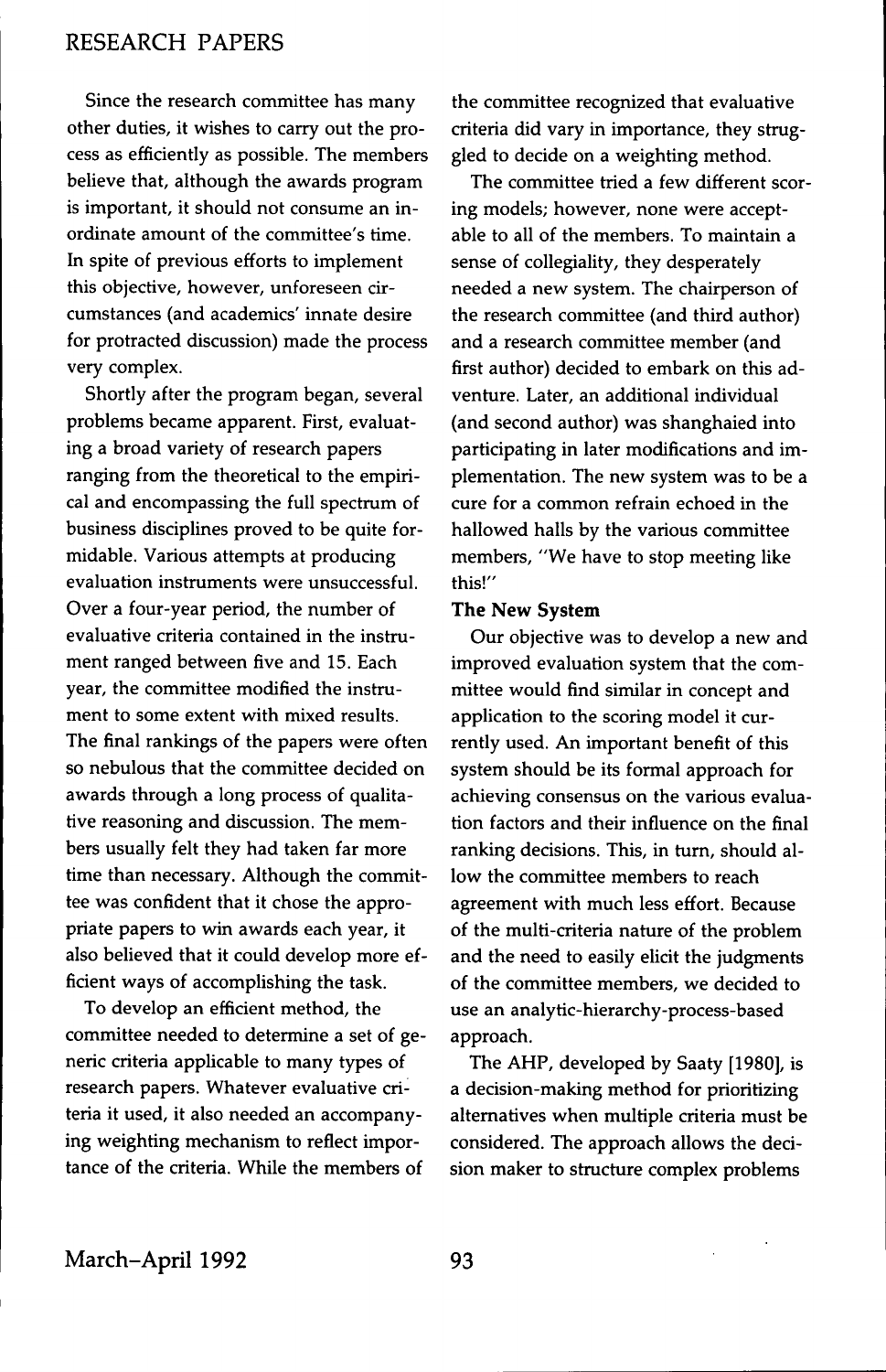in the form of a hierarchy or a set of integrated levels. Generally, the hierarchy has at least three levels. Two standard approaches for representing the hierarchy follow:

*Approach 1*

- (1) The goal,
- (2) The criteria, and
- (3) The alternatives.
- *Approach 2*
- (1) The goal,
- (2) The criteria,
- (3) The ratings scale, and
- (4) The alternatives.

The hierarchy lends itself to an analysis based on the impact of a given level on the next higher level. The process begins by determining the relative importance of the criteria in meeting the goal. In Approach 2, one must also determine the relative importance of the ratings categories for each of the criteria. Next, the focus shifts to measuring the extent to which the alternatives achieve each of the criteria. Finally, the results of the analyses are synthesized to compute the relative importance of the alternatives in meeting the goal.

The AHP has been extensively described and debated elsewhere, for example, the recent set of articles in *Management Science* (Dyer [1990a, 1990b], Harker and Vargas [1990], Saaty [1990], Winkler [1990]). Although comparisons with utility theory and methodological issues, such as rank reversal, are important, one should recognize that the AHP has been widely and successfully applied in practice [Zahedi 1986].

Our implementation links the AHP software package *Expert Choice* [Forman et al. 1990] with a Lotus 1-2-3 based scoring

spreadsheet to rate the research papers. The basic approach was developed and applied by one of the authors to evaluate research and development projects [Liberatore 1987].

The committee developed and implemented the new system in four phases:

- (1) We established definitions of criteria.
- (2) We established consensus weights for the criteria themselves and the rating scale associated with each criterion.
- (3) We read, critically reviewed, and rated each paper according to the established criteria.
- (4) We reviewed the results and discussed the consistency of the preference rankings and the final scores for the papers. For the first phase, we had to find a way to consider the many different types of papers that can be submitted. Papers could

# We realized that academic committees can rarely achieve consensus on anything expeditiously.

be discipline specific, could vary according to methodology (statistical, mathematical, case, survey, and so forth), and could vary according to target audience (academic or practitioner). It was important to identify and define criteria that can be used to evaluate many different types of papers. After considerable discussion, we decided that we needed a small, clearly defined, and independent set of criteria. The committee agreed on five evaluation criteria:

— Objectives: Are the objectives of the research clear? Is the intended purpose clear?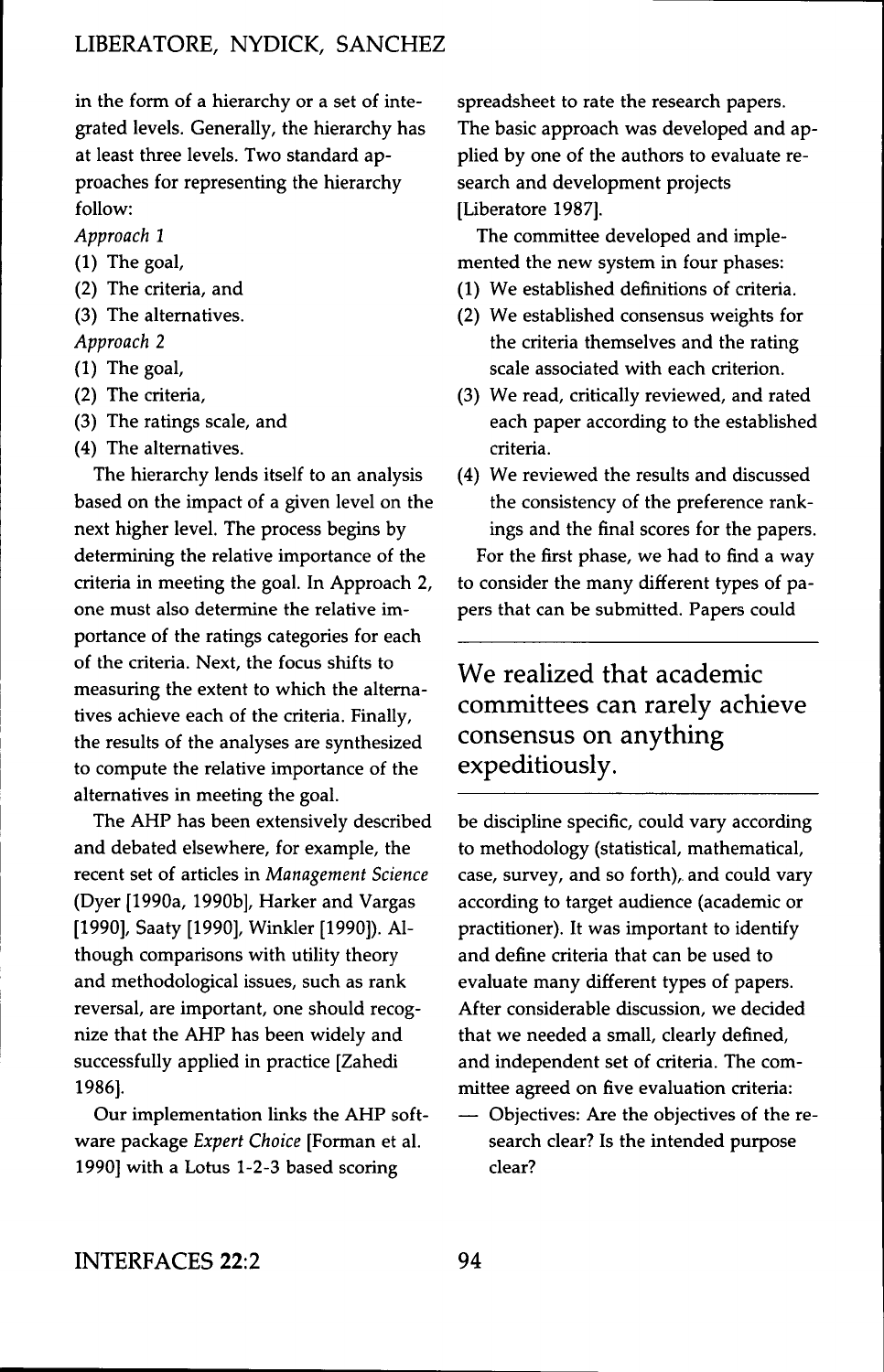- Justification: Is a clear rationale presented for the research? Is the research positioned in light of existing knowledge in the area? Is it clear how the research will extend the body of knowledge in this area?
- Design: Is the research design (methodology) appropriate for the topic? Is the research design adequate to reach the intended objectives? Would other approaches have been better?
- Execution-implementation: Has the research design been adequately implemented? Were research procedures executed in scientific fashion? Are there any shortcomings that might have compromised the research?
- Recommendations and implications: Do recommendations flow logically from the research results? Are future directions for research adequately specified? Are implications developed so as to adequately place results in perspective?

These criteria can be used to distinguish the different phases or components of most research papers. (For the most part, business law remained a statistical outlier, although we did try to accommodate its needs.)

During the second phase we asked each committee member to judge the relative importance of the five criteria in ranking any research paper. We provided the committee members with a brief explanation of the task at hand and the standard one-tonine AHP scale, where 1 means equally preferred, 3 means moderately preferred, 5 means strongly preferred, 7 means very strongly preferred, and 9 means extremely preferred [Saaty 1980]. Since there are five

criteria, only 10 judgments *(n(n —* l)/2) are required from each committee member (25  $=$  ( $n*n$ ), if the committee is composed entirely of economists!). Figure 1 shows the form we used to elicit judgments from the committee members about each paper.

If the number of papers to be evaluated is small (seven or less), the papers can be judged with respect to each criteria (Approach 1). However, when the number of papers is large, such methods are generally computationally infeasible. For example, for 20 papers,  $n(n - 1)/2 = 190$  judgments are required for each of the five criteria. The explosion in the number of required comparisons is a disadvantage of the basic AHP approach. Fortunately, other methods can be used to reduce the number of judgments required.

Liberatore [1987] used a simple method based on Approach 2. Associated with each of the five criteria is a five-point ratings scale (that is, outstanding (O), good (G), average (A), fair (F), and poor (P)) which was used to rate each paper accord-

# To maintain a sense of collegiality, they desperately needed a new system.

ing to each criterion. In order to maintain the ratio scale of measurement throughout the hierarchy, one must obtain judgments to determine the relative importance of each of the five ratings categories. One can then establish ratio-scale weights for a given rating category under each evaluation criteria. A potential complication arises if, for example, the relative value of an "outstanding" versus a "good" rating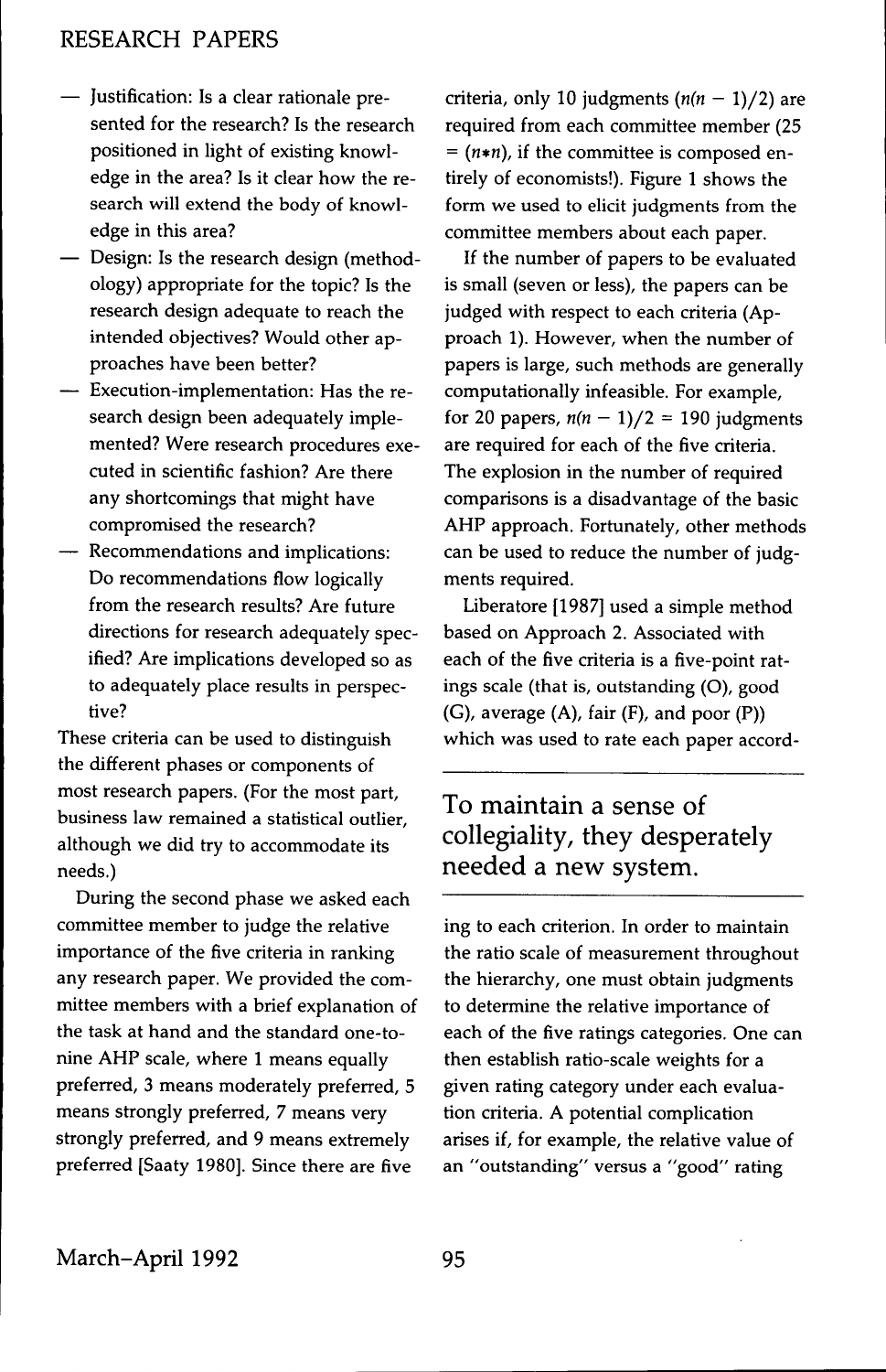### LIBERATORE, NYDICK, SANCHEZ

For each comparison, evaluate the relative importance of the options by placing a number next to the preferred option.

Example 1: If OBJECTIVE is **Strongly Preferred** or **Strongly More Important** than JUSTIFI-CATION, then:

5 **Objective** as compared to **Justification**

Example 2: If JUSTIFICATION is **Strongly Preferred** or **Strongly More Important** than OBJECTIVE, then:

**Objective** as compared to **Justification** 5

| ______ OBJECTIVE as compared to JUSTIFICATION         |  |
|-------------------------------------------------------|--|
| <b>CONCORDING</b> as compared to DESIGN               |  |
| <b>CONNECTIVE</b> as compared to EXECUTION            |  |
| <b>_____ OBJECTIVE</b> as compared to RECOMMENDATIONS |  |
| <b>IVILGO ATTION</b> as compared to DESIGN            |  |
| <b>IVISTIFICATION</b> as compared to EXECUTION        |  |
| JUSTIFICATION as compared to RECOMMENDATIONS          |  |
| <b>DESIGN</b> as compared to <b>EXECUTION</b>         |  |
| <b>LESIGN</b> as compared to RECOMMENDATIONS          |  |
|                                                       |  |

**. EXECUTION** as compared to **RECOMMENDATIONS**

**Figure 1: Each evaluator provided judgments concerning the relative importance of the various criteria in judging each research paper. Each judge used the standard AHP scale, where 1 means equally preferred, 3 means moderately preferred, 5 means strongly preferred, 7 means very strongly preferred, and 9 means extremely preferred.**

differs for different criteria. Because we thought making such fine discriminations in judgment would be very difficult and because we wanted to keep the process as simple as possible, we asked for only one set of ratings-scale judgments (KISS applies in academia, too!). We used a form similar to that shown in Figure 1 to elicit ratings-scale judgments from the committee members.

We needed a method for combining the judgments of all committee members concerning both the criteria weights and the ratings categories. One approach would be to review all of the judgments generated and then seek a consensus. However, we realized that academic committees can rarely achieve consensus on anything expeditiously. We note that in the few cases when this does occur, the dean or other administrator usually "modifies" (a euphemism for rejects) the decision or recommendation. Therefore, we elected to achieve consensus mathematically by computing the geometric mean of each of the judgments (Aczel and Saaty [1983] give a justification of this method). This can be done automatically using *Expert Choice.* The resulting inconsistencies in the consensus judgments were well within the standard 0.10 acceptance limit.

The AHP hierarchy for this problem (Figure 2) has three levels:

- The goal, the evaluation of research papers;
- The criteria; and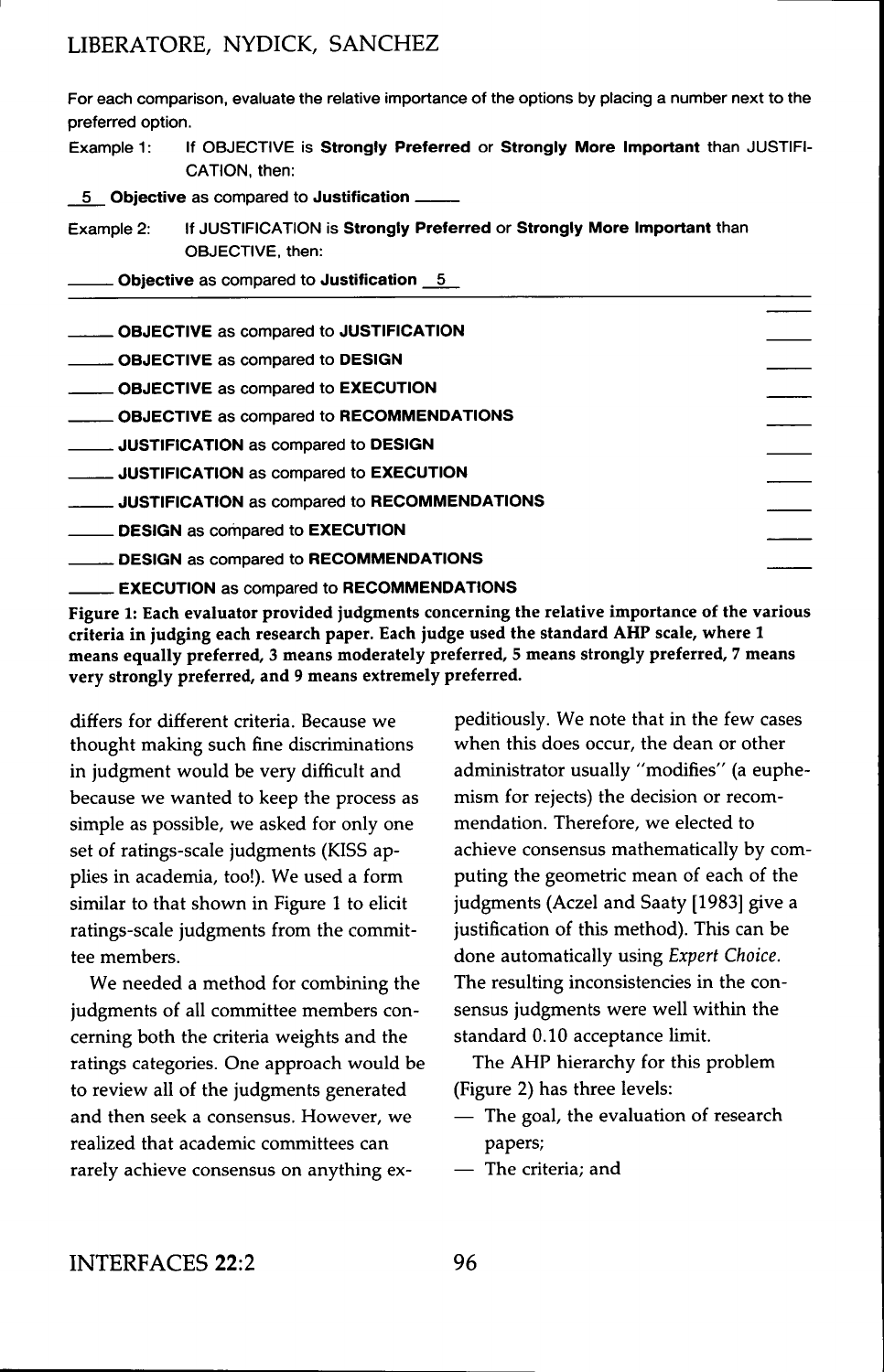

**G: GOOD**

**A: AVERAGE**

**F: FAIR**

**P: POOR**

Figure 2: The goal of the AHP hierarchy was to develop the best ranking of all of the research papers considered. The hierarchy shows the five criteria selected by the committee and their consensus weights. Individual papers are rated using the five-point scale (outstanding through poor) shown under each criterion. The weights for the ratings scale shown were also generated by consensus.

— The five-point ratings scale, that is, O, G, A, F, and P.

The fourth level, namely the papers to be evaluated, does not appear in the AHP hierarchy. This occurs because the papers are not being pairwise-compared with respect to each criteria, but rated instead on the five-point scale.

We used only one set of "local" weights for the five-point ratings scale for all five criteria: 0.53, 0.24, 0.13, 0.06, and 0.04 for the five ratings in this example. Figure 2 shows the "global" weights for these categories, which are the local weights scaled by the criteria weights shown. The criteria, the ratings scale, and the associated weights are transferred to a Lotus 1-2-3 spreadsheet program so that each judge can select a rating for each evaluation criteria for each paper.

Typically, 10 to 15 papers have been entered in the competition annually, and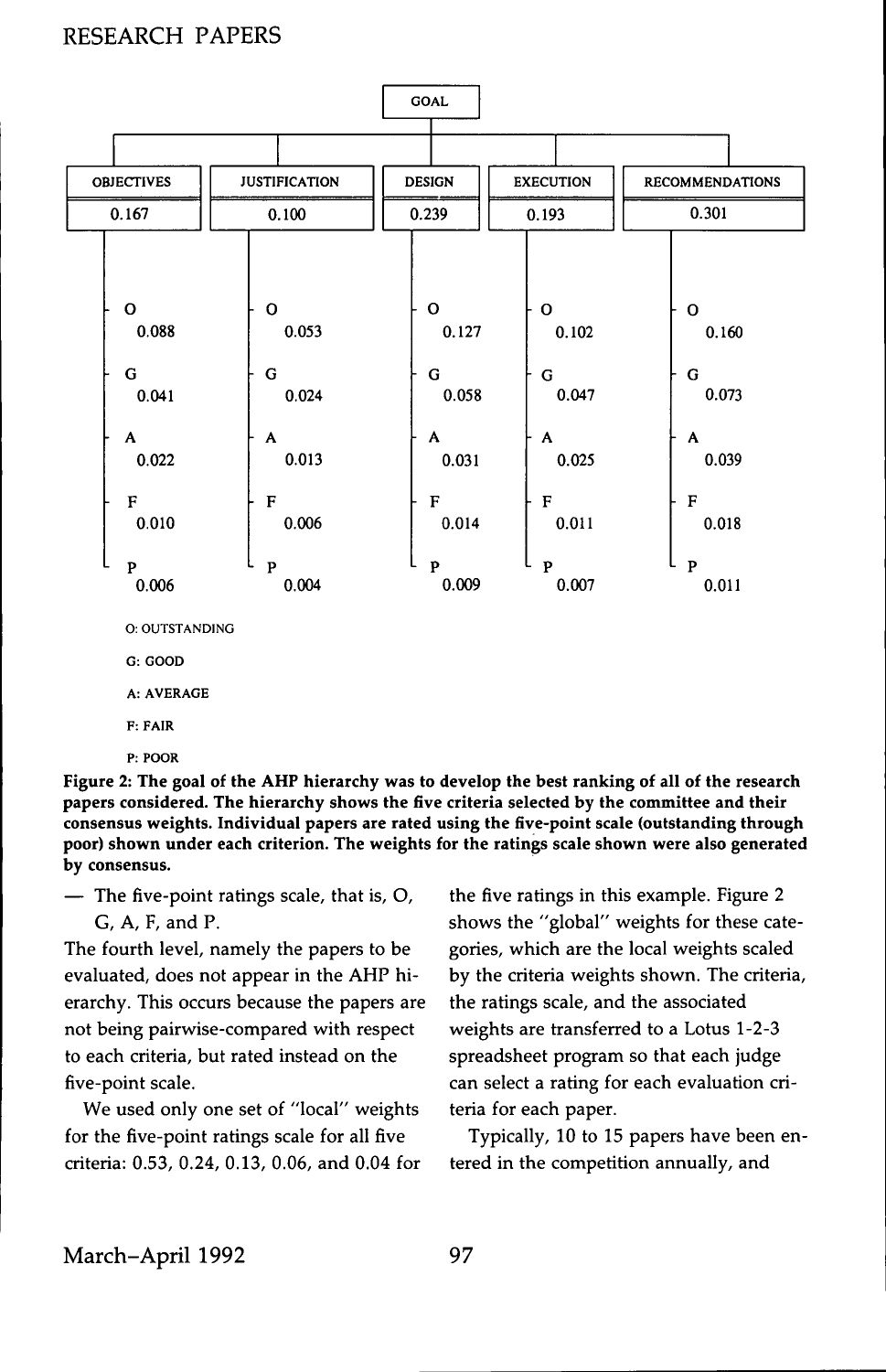### LIBERATORE, NYDICK, SANCHEZ

they are judged by approximately 12 judges (both external and internal). To illustrate the process and protect the innocent, we will present some hypothetical data for a simplified example. We will as-

sume that three papers are to be evaluated by five judges.

We developed a standard scoring sheet to capture the judgments of each committee member for each paper. We made the

| Criteria Rating          | Papers       |       |                  |       |              |       | Weights |
|--------------------------|--------------|-------|------------------|-------|--------------|-------|---------|
|                          | $\mathbf{1}$ |       | $\boldsymbol{2}$ |       | 3            |       |         |
| <b>OBJECTIVES</b>        |              |       |                  |       |              |       | 0.167   |
| OUTSTANDING              |              | 0.000 | $\mathbf{1}$     | 0.088 |              | 0.000 | 0.088   |
| GOOD                     |              | 0.000 |                  | 0.000 |              | 0.000 | 0.041   |
| <b>AVERAGE</b>           |              | 0.000 |                  | 0.000 |              | 0.000 | 0.022   |
| <b>FAIR</b>              | $\mathbf{1}$ | 0.010 |                  | 0.000 | $\mathbf{1}$ | 0.010 | 0.010   |
| <b>POOR</b>              |              | 0.000 |                  | 0.000 |              | 0.000 | 0.006   |
| <b>JUSTIFICATION</b>     |              |       |                  |       |              |       | 0.100   |
| OUTSTANDING              |              | 0.000 |                  | 0.000 |              | 0.000 | 0.053   |
| GOOD                     | $\mathbf{1}$ | 0.024 |                  | 0.000 | $\mathbf{1}$ | 0.024 | 0.024   |
| <b>AVERAGE</b>           |              | 0.000 | $\mathbf{1}$     | 0.013 |              | 0.000 | 0.013   |
| FAIR                     |              | 0.000 |                  | 0.000 |              | 0.000 | 0.006   |
| POOR                     |              | 0.000 |                  | 0.000 |              | 0.000 | 0.004   |
| <b>DESIGN</b>            |              |       |                  |       |              |       | 0.239   |
| <b>OUTSTANDING</b>       |              | 0.000 | $\mathbf{1}$     | 0.127 |              | 0.000 | 0.127   |
| GOOD                     | $\mathbf{1}$ | 0.058 |                  | 0.000 |              | 0.000 | 0.058   |
| <b>AVERAGE</b>           |              | 0.000 |                  | 0.000 | $\mathbf{1}$ | 0.031 | 0.031   |
| <b>FAIR</b>              |              | 0.000 |                  | 0.000 |              | 0.000 | 0.014   |
| POOR                     |              | 0.000 |                  | 0.000 |              | 0.000 | 0.009   |
| EXECUTION-IMPLEMENTATION |              |       |                  |       |              |       | 0.193   |
| <b>OUTSTANDING</b>       |              | 0.000 |                  | 0.000 |              | 0.000 | 0.102   |
| GOOD                     |              | 0.000 | $\mathbf{1}$     | 0.047 |              | 0.000 | 0.047   |
| <b>AVERAGE</b>           |              | 0.000 |                  | 0.000 |              | 0.000 | 0.025   |
| <b>FAIR</b>              | $\mathbf{1}$ | 0.011 |                  | 0.000 | $\mathbf{1}$ | 0.011 | 0.011   |
| POOR                     |              | 0.000 |                  | 0.000 |              | 0.000 | 0.007   |
| RECOMMENDATIONS AND      |              |       |                  |       |              |       |         |
| <b>IMPLICATIONS</b>      |              |       |                  |       |              |       | 0.301   |
| <b>OUTSTANDING</b>       |              | 0.000 |                  | 0.000 | $\mathbf{1}$ | 0.160 | 0.160   |
| GOOD                     | $\mathbf{1}$ | 0.073 |                  | 0.000 |              | 0.000 | 0.073   |
| <b>AVERAGE</b>           |              | 0.000 |                  | 0.000 |              | 0.000 | 0.039   |
| <b>FAIR</b>              |              | 0.000 | $\mathbf 1$      | 0.018 |              | 0.000 | 0.018   |
| <b>POOR</b>              |              | 0.000 |                  | 0.000 |              | 0.000 | 0.011   |
| <b>Total score</b>       |              | 0.177 |                  | 0.293 |              | 0.236 |         |
| Renormalized score       |              | 0.251 |                  | 0.414 |              | 0.335 |         |

**Table 1: A spreadsheet model was used to process each judge's ratings of each research paper according to the five accepted evaluation criteria. The weights for the ratings scale shown under each criterion were developed using the AHP (as shown in Figure 2). Hypothetical results of the evaluation of three research papers by one committee member are given in the table.**

INTERFACES 22:2 98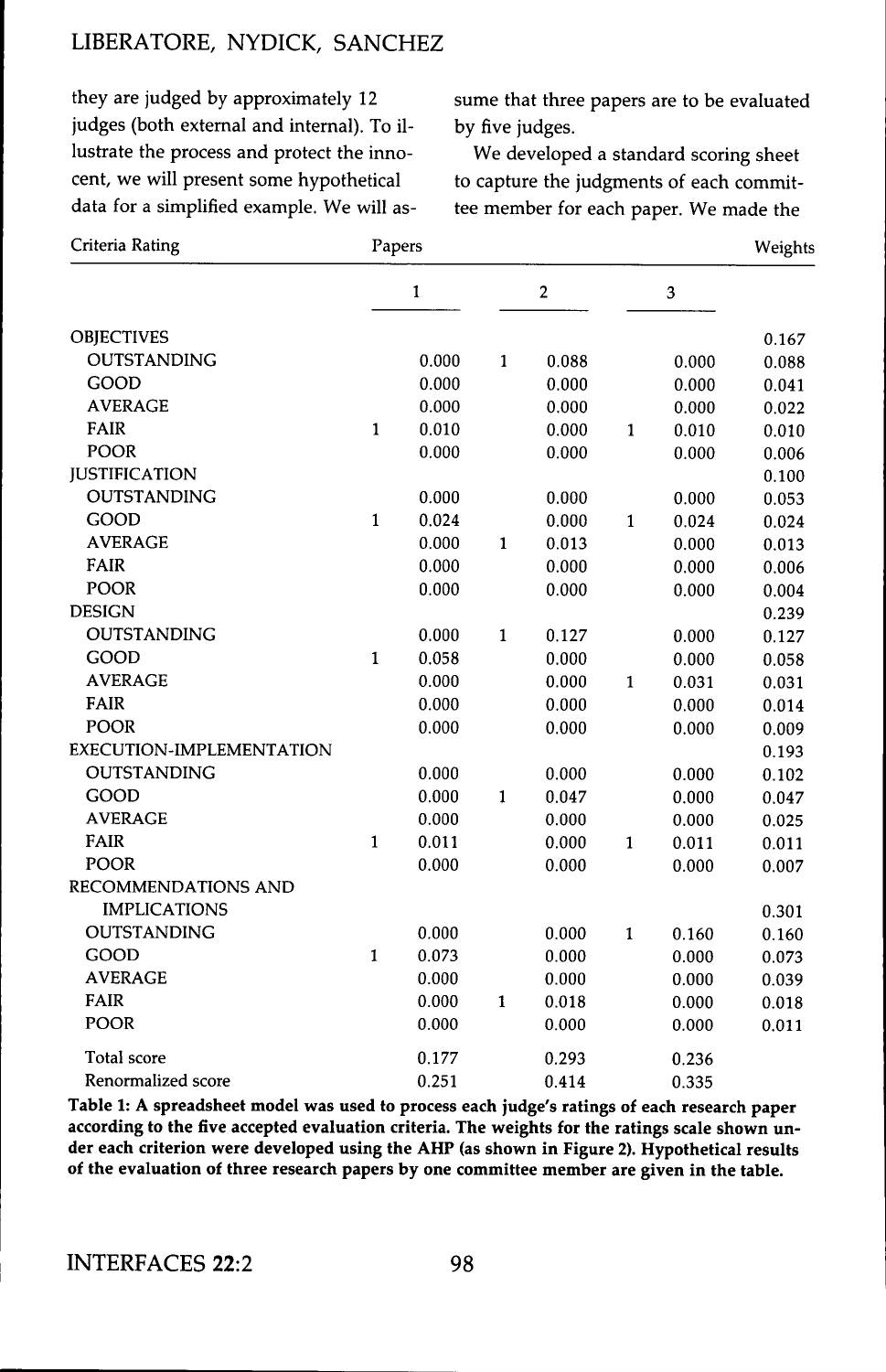committee members aware of the local ratings-scale weights but not the criteria weights in order to minimize potential biases. We transferred the ratings from each committee member's scoring sheet to a corresponding Lotus 1-2-3 spreadsheet for processing (Table 1),

After collecting all of the rating sheets, we prepared a summary spreadsheet (Table 2). It contains the renormalized scores (from Table 1) for each judge. It also shows the individual judges' preference rankings for the papers based on these renormalized scores. We also computed the mean and median scores for each paper to help make the final selection.

#### **Benefits of the New System**

To achieve a consensus on the awardwinning papers under the original system, the judges met as many as five times for three-hour sessions. It took them that much time to evaluate and discuss the papers. The first year they used the new system a miraculous event occurred. After minimal discussion at the second meeting, the committee reached complete consensus on the rankings of the top three choices within one hour. The committee chairperson looked up to heaven and proclaimed: "Eureka! The impossible has occurred!" The committee's recommendations were accepted by the dean.

We have used this system successfully for three years, without any serious glitches. During this time, both the committee and the dean have accepted the rankings generated by the new system. Many faculty members of the college regard the AHP-based system as a more structured method that is better able to capture the subjective judgments of the evaluators. For this reason they prefer it over any previous scoring system. Periodically we review and modify all of the components of the system to reflect changes in committee composition and in the research

| Judges              |                       |      | 2                     |      | 3                     |                |
|---------------------|-----------------------|------|-----------------------|------|-----------------------|----------------|
|                     | Renormalized<br>Score | Rank | Renormalized<br>Score | Rank | Renormalized<br>Score | Rank           |
| Judge 1             | 0.251                 | 3    | 0.414                 |      | 0.335                 | 2              |
| Judge 2             | 0.221                 | 3    | 0.378                 | 2    | 0.401                 |                |
| Judge 3             | 0.168                 | 3    | 0.451                 |      | 0.381                 | 2              |
| Judge 4             | 0.261                 | 2    | 0.492                 |      | 0.247                 | 3              |
| Judge 5             | 0.255                 | 3    | 0.382                 |      | 0.363                 | 2              |
| Mean Score          | 0.231                 | 3    | 0.423                 |      | 0.345                 | $\overline{2}$ |
| <b>Median Score</b> | 0.251                 | 3    | 0.414                 |      | 0.363                 | 2              |

Papers

Based on the median scores, the following are the final rankings of all papers: Paper 2, Paper 3, Paper 1,

**Table 2: The scores in this table were obtained after five hypothetical judges applied the spreadsheet method given as Table 1. The rankings and other summary results shown were used in obtaining a consensus on the final paper rankings. Hypothetical summary scores of the evaluation of three papers are provided in the table.**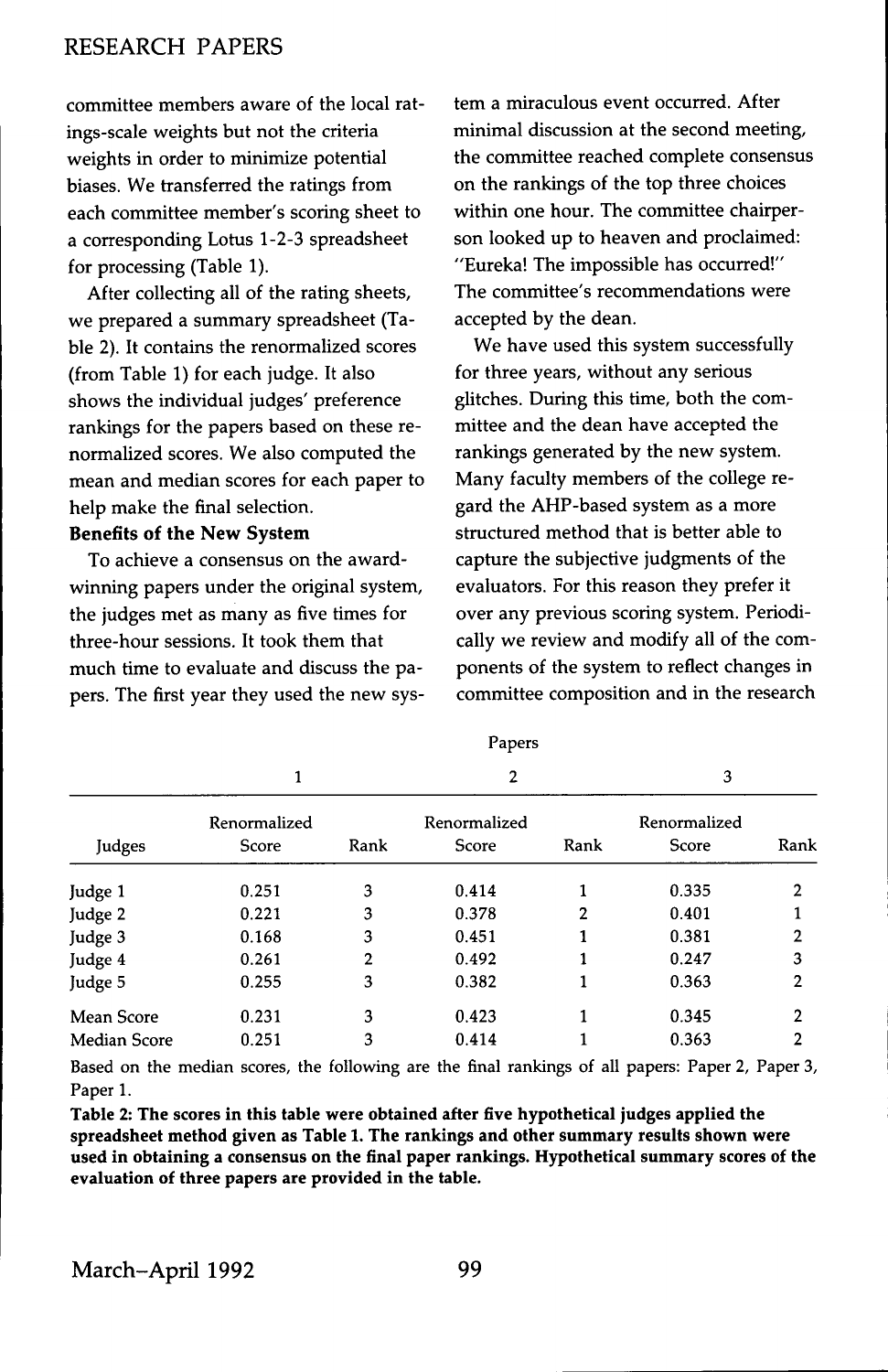objectives of the university.

### **Conclusions and Directions for Future Work**

Using the AHP-based spreadsheet scoring model, our committee reduced the number of its meetings from five to two, saving approximately 11 hours for each of the 12 committee members. Probably even more important than the time savings, which are not trivial given the members' nine-hour teaching loads, is their reduced consumption of Mylanta (or possibly Tagamet).

Applying this ratings system successfully requires only two ingredients; first, some initial commitment of time for operationalizing the process, and second, the support of the committee members. Its ongoing usage shows that management science can be applied, even in an academic setting.

Similar applications are possible in other areas within colleges and universities. For example, the same basic approach could be used to evaluate proposals for summer research grants or sabbaticals.

#### **References**

- Aczel, J, and Saaty, T, L, 1983, "Procedures for synthesizing ratio judgments," *Journal of Mathematical Psychology,* Vol, 27, No, 1, pp, 93-102,
- Dyer, J, S, 1990a, "Remarks on the analytic hierarchy process," *Management Science,* Vol, 36, No, 3, pp. 249-258,
- Dyer, J, S, 1990b, "A clarification of 'remarks on the analytic hierarchy process,' " *Management Science,* Vol, 36, No, 3, pp, 274-275.
- Forman, E.; Saaty, T, L,; Selley, M,; and Whittaker, R, 1990, *Expert Choice,* a propriety software package developed by Decision Support, Inc, Pittsburgh, Pennsylvania,
- Harker, P. T. and Vargas, L. G. 1990, "Reply to 'Remarks on the analytic hierarchy process' by J, S. Dyer," *Management Science,* Vol, 36, No, 3, pp, 269-273,
- Liberatore, M, J, 1987, "An extension of the an-

alytic hierarchy process for industrial R&D projects selection and resource allocation," IEEE *Transactions on Engineering Management,* EM-34, No, 1, pp, 12-18,

Saaty, T, L, 1980, *The Analytic Hierarchy Process,* McGraw-Hill, New York, New York,

- Saaty, T, L, 1990, "An exposition of the AHP in reply to the paper 'Remarks on the analytic hierarchy process,' " *Management Science,* Vol, 36, No, 3, pp, 259-268,
- Winkler, R, L, 1990, "Decision modeling and rational choice, AHP and utility theory," *Management Science,* Vol, 36, No, 3, pp, 247- 248,
- Zahedi, F, 1986, "The analytic hierarchy process—A survey of the methods and its applications," *Interfaces,* Vol, 16, No, 4, pp, 96- 108,

Alvin A. Clay, Dean, College of Commerce and Finance, Villanova University, Villanova, Pennsylvania 19085-1678, writes "I am delighted to write this letter to confirm the successful work that was conducted by the Commerce and Finance Research Committee. The College of Commerce and Finance Research Awards Program serves an important function in the college in both rewarding and encouraging faculty research efforts. The committee attacked the recurrent problem of evaluating research papers and recommending those that were worthy of recognition and award. Their newly developed rating and evaluation process, described in the paper submitted to you, has been successfully used during the last three years, and I am pleased with the results,

"The College of Commerce and Finance will definitely continue to use this evaluation system. We expect that only minor modifications wall be required periodically,"

INTERFACES 22:2 100